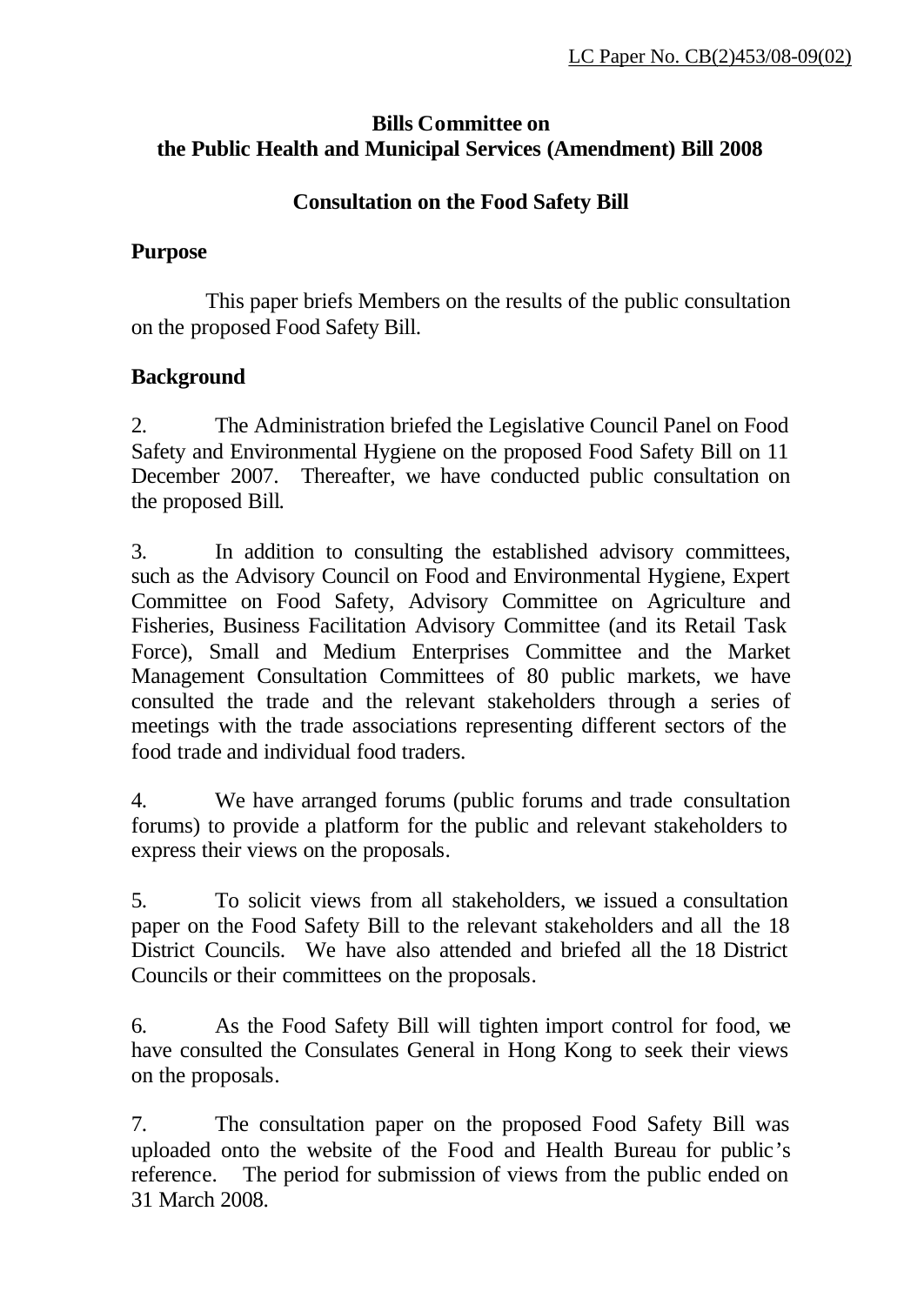8. Details of the consultation programme are summarized in the Annex.

## **Results of the Public Consultation**

#### General Views

9. The proposals under the Food Safety Bill were generally supported by both the public and the trade. They considered the proposed Food Safety Bill a right move to enhance food safety and public health.

10. The public at large welcomed the proposal. Majority of the District Councils indicated support to the direction of the proposal. Some District Council members, however, were concerned that the compliance costs arising from the proposed measures might be transferred to the public and affect the food prices. They requested the Administration to carefully formulate the details of the Bill. They also urged the Administration to continue with the other food safety-related work such as regular inspection and surveillance programme.

#### Views of the Trade

(i) Registration Scheme for Food Importers and Distributors

11. The trade requested the Administration to simplify the procedures for the proposed registration scheme for food importers and distributors and keep the registration fee to a minimum or even waive it. They have also asked for facilitation measures in registration e.g. those who are already licensed under other legislation or registered with other departments should be exempted from the proposed registration requirement.

(ii) Requirement to Maintain Proper Transaction Records to Enhance Traceability

12. While some trade members considered that it was already an established trade practice to maintain transaction records for the purpose of book-keeping and auditing (as it was already a legal requirement to maintain transaction records for seven years under the Inland Revenue Ordinance), some traders expressed difficulties in complying with the proposed record-keeping requirements and raised doubts on the effectiveness of record-keeping in source tracing. Most sectors considered that the duration for record-keeping should be shorter for perishable food items such as live and fresh food. Some considered that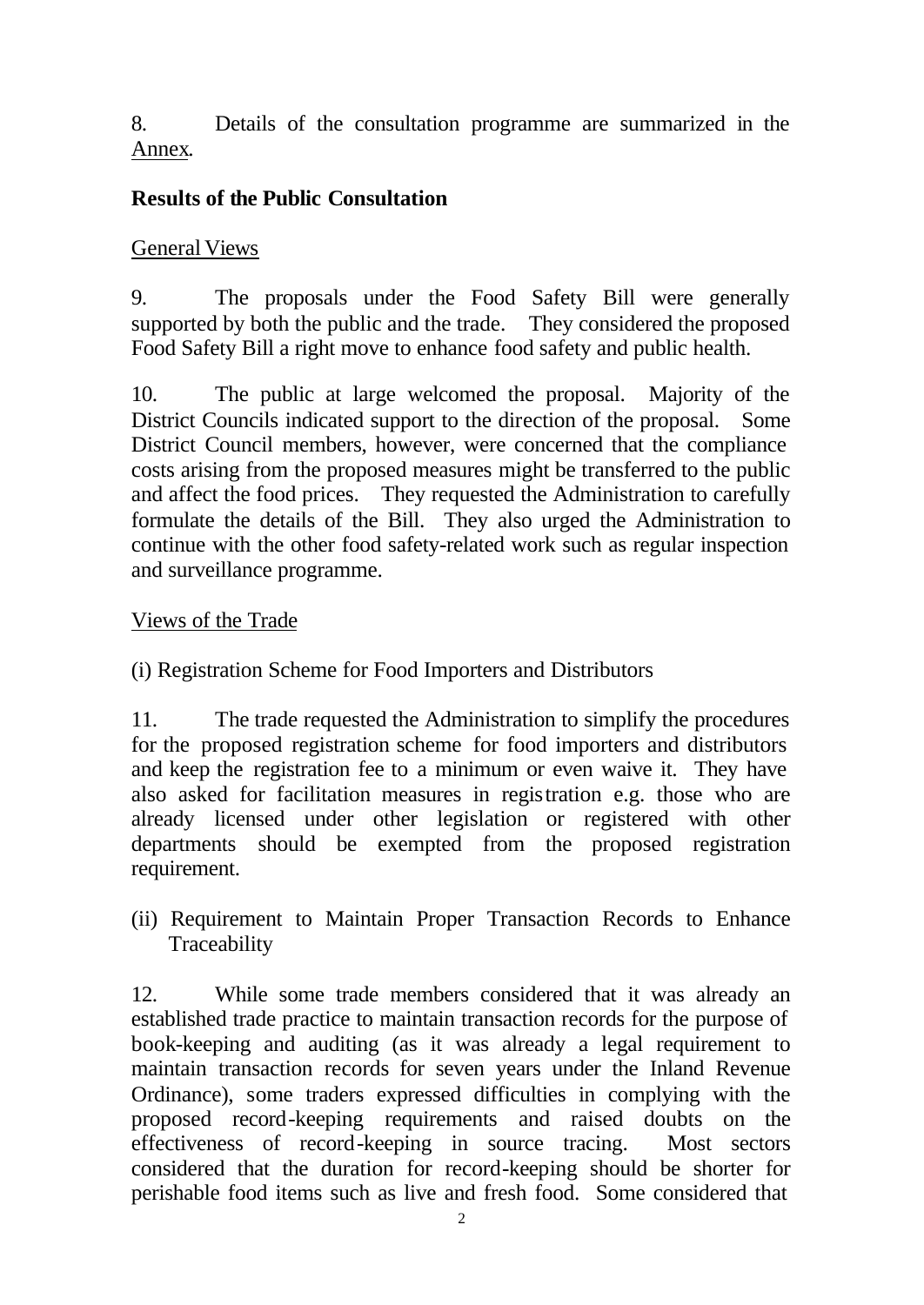the duration for record-keeping for other food should be no more than 12 or 24 months. They requested the Administration to simplify the requirements and provide sufficient support to the small and medium enterprises in complying with the requirements.

(iii) Tightened Import Control

13. Regarding the import control measures, some traders welcomed the tightened control on import of aquatic products and considered that it would ensure the quality and safety of imported seafood. The seafood sector requested the Administration to liaise with the Mainland and overseas authorities to ensure that the proposed health certificate requirements for imported aquatic products could be met by the exporting countries. They were also concerned about the food smuggling problem and urged the Authority to step up the enforcement action.

14. While the chilled marine fish traders requested the Administration to minimize the control on the sector in view of the low risk of chilled fisheries products, the fruit and vegetables trade requested more stringent control measures such as centralizing the wholesaling activities of fruits and vegetables at designated markets.

(iv) Power to Prohibit Import and Supply of Problem Food and Food Recall

15. The trade generally had no objection to the proposal on prohibition of import and supply of problem food and food recall. They requested the Administration to set out the circumstances under which such orders would be made, the extent to which the orders apply and the procedures of making the orders. They also urged the Administration to include an appeal mechanism as well as a compensation mechanism under the Bill to deal with the loss of the trade as a result of the orders.

Views of the Consulates General

16. Overseas authorities or Consulates General were mainly concerned about the import control on food and the application of the orders to prohibit import of problem food, which might have implication on their exporting sectors.

### Medical sector, academics and the Consumer Council

17. The medical sectors, academics and the Consumer Council welcomed the proposal and indicated clear support to the Bill.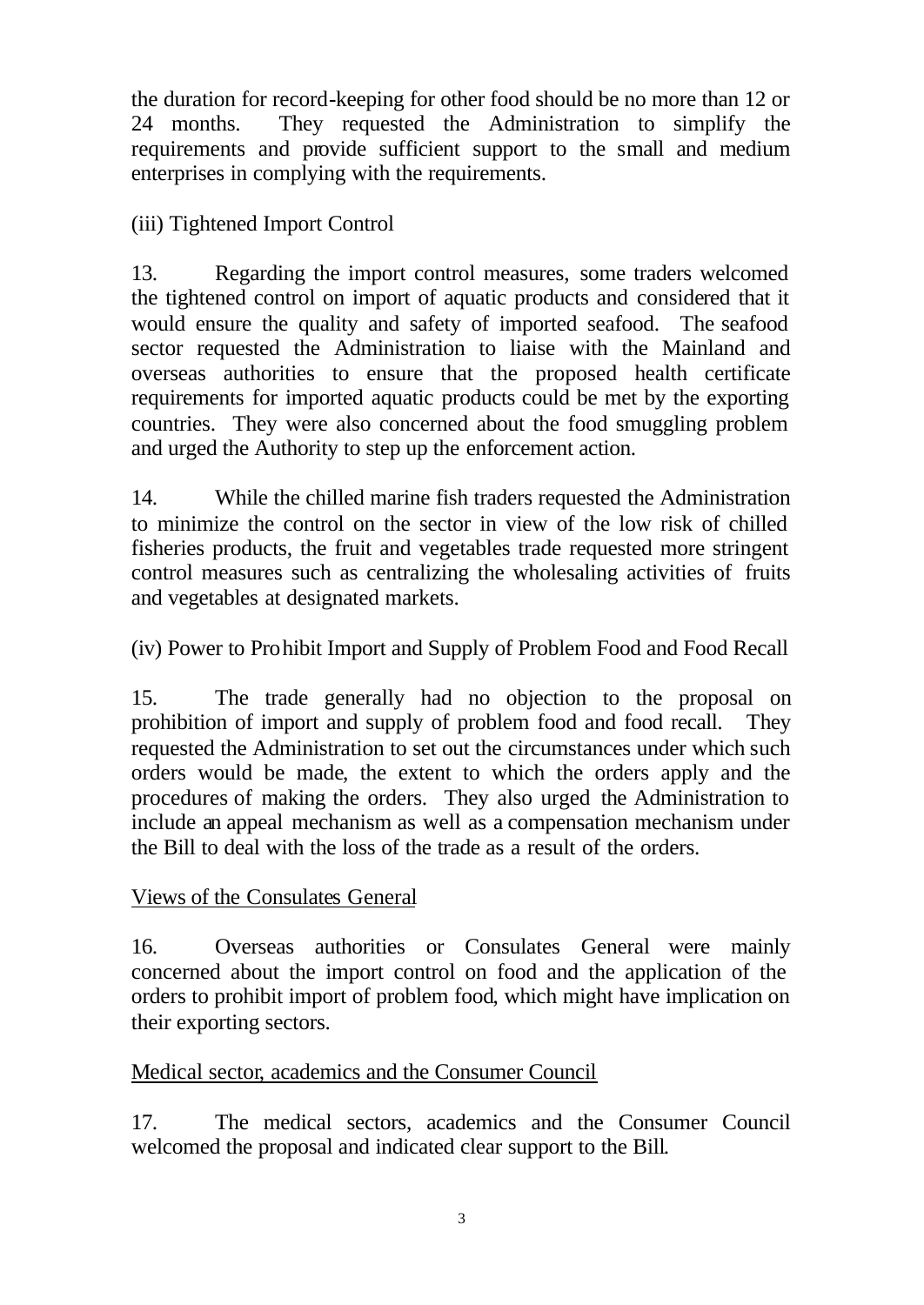#### **Way Forward**

18. We will take the views collected into account in the preparation of the Food Safety Bill. Meantime, we plan to engage a consultant to conduct a Business Impact Assessment on the proposed Food Safety Bill to have a better understanding on the implications of the proposals. We will also continue our dialogue with the trade and the relevant stakeholders and consult them on the details of the proposals as appropriate.

**Food and Health Bureau December 2008**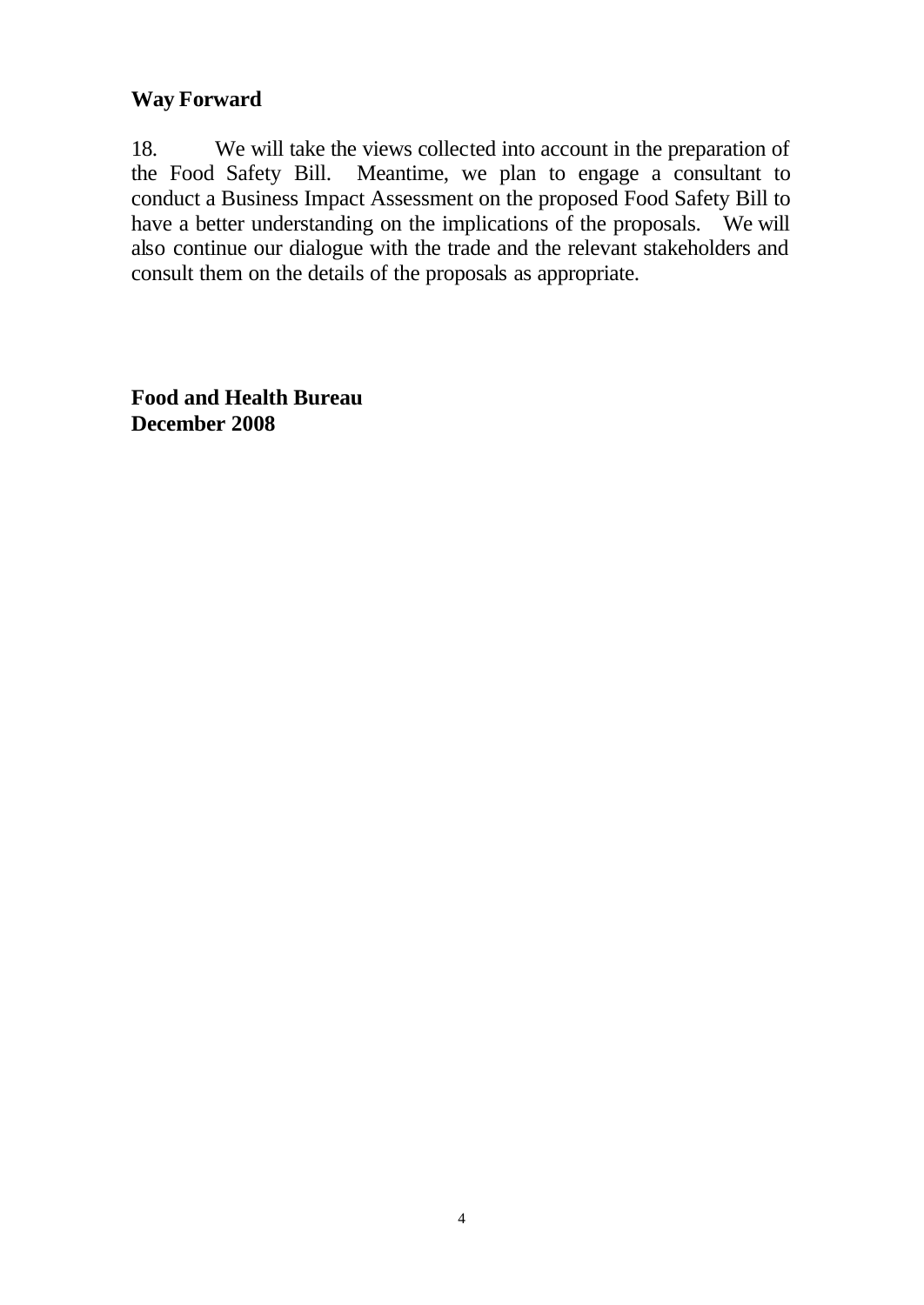# **Consultation on Food Safety Bill**

# **(A) Advisory Committees**

| <b>Meetings</b>                          | <b>Date</b>            |
|------------------------------------------|------------------------|
| Advisory Council on Food<br>and          | 6 December 2007        |
| <b>Environmental Hygiene</b>             |                        |
| LegCo Panel on Food Safety and           | 11 December 2007       |
| <b>Environmental Hygiene</b>             |                        |
| Retail Task Force under Business         | 23 January 2008        |
| <b>Facilitation Advisory Committee</b>   |                        |
| Advisory Committee on Agriculture        | 4 February 2008        |
| and Fisheries                            |                        |
| <b>Business</b> Facilitation<br>Advisory | 25 February 2008       |
| Committee                                |                        |
| <b>Expert Committee on Food Safety</b>   | 27 February 2008       |
| Small and<br>Medium<br>Enterprises       | 18 March 2008          |
| Committee                                |                        |
| Trade Consultation Forum<br>(food        | 16 January 2008        |
| safety)                                  |                        |
| Consultation<br>Forum<br>Trade           | 29 February 2008       |
| (environmental hygiene)                  |                        |
| <b>Public Forums</b>                     | 20 February 2008       |
|                                          | 13 March 2008          |
|                                          |                        |
| Consultation<br>Market Management        | February $-$ July 2008 |
| Committees (MMCC)                        |                        |

# **(B) Meetings with trade associations**

| <b>Sector</b>                               | <b>Date</b>   |
|---------------------------------------------|---------------|
| Fruits                                      | 3 March 2008  |
| Vegetables                                  | 5 March 2008  |
| Processed food, processed seafood, canned   | 10 March 2008 |
| food, edible oil, beverage, direct sale and |               |
| preserved food                              |               |
| Rice, flour, bakery, organic products and   | 14 March 2008 |
| suppliers associations                      |               |
| Live marine fish                            | 19 March 2008 |
| Fresh water fish                            | 25 March 2008 |
| Chilled marine fish                         | 26 March 2008 |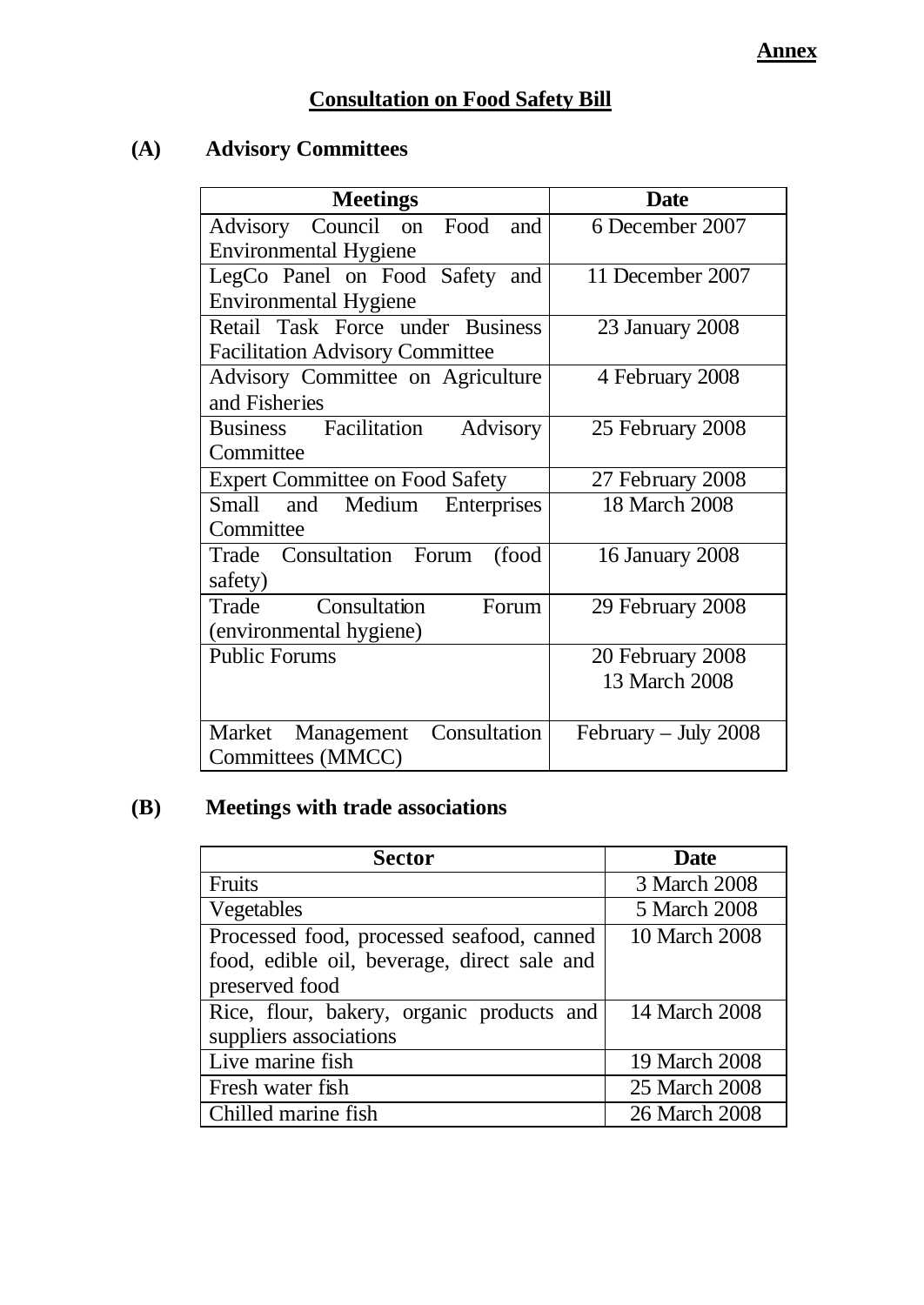# **(C) Meetings with individual food traders**

| <b>Name</b>                       | <b>Type of Business</b>             | <b>Date</b>       |
|-----------------------------------|-------------------------------------|-------------------|
| A marine fish farm in             | Marine fish farm                    | $25$ July 2008    |
| Lamma Island                      |                                     |                   |
| <b>Rainbow Asset</b>              | Prepackaged food                    | 5 August 2008     |
| DCH (food section)                | Frozen products                     | 13 August 2008    |
| A freshwater fish                 | Freshwater fish farm                | 15 August 2008    |
| farm in Yuen Long                 |                                     |                   |
| Jusco                             | Supermarket                         | 19 August 2008    |
|                                   | Dried shark's fin                   | 20 August 2008    |
| Smithfield Road                   | Wet market (stalls                  | 28 August 2008    |
| <b>Public Market</b>              | selling dried food,                 |                   |
|                                   | vegetables, fruits,                 |                   |
|                                   | frozen food, fresh                  |                   |
|                                   | meat, etc and                       |                   |
|                                   | cooked food stalls)                 |                   |
|                                   | Restaurant                          | 29 August 2008    |
|                                   | Lunch-box supplier                  | 1 September 2008  |
|                                   | Hotel                               | 4 September 2008  |
|                                   | Importer of chilled                 | 5 September 2008  |
|                                   | meat                                |                   |
| <b>Worldwide Seafood</b>          | Importer of seafood                 | 9 September 2008  |
|                                   | <b>Importer of Japanese</b><br>food | 9 September 2008  |
| <b>World Trade Centre</b><br>club | Catering club                       | 11 September 2008 |
| Royal Garden Hotel                | Hotel                               | 11 September 2008 |
| <b>JFC</b>                        | Importer of sashimi                 | 19 September 2008 |

# **(D) District Councils**

• Attended meetings of District Councils or their committees from February to July 2008